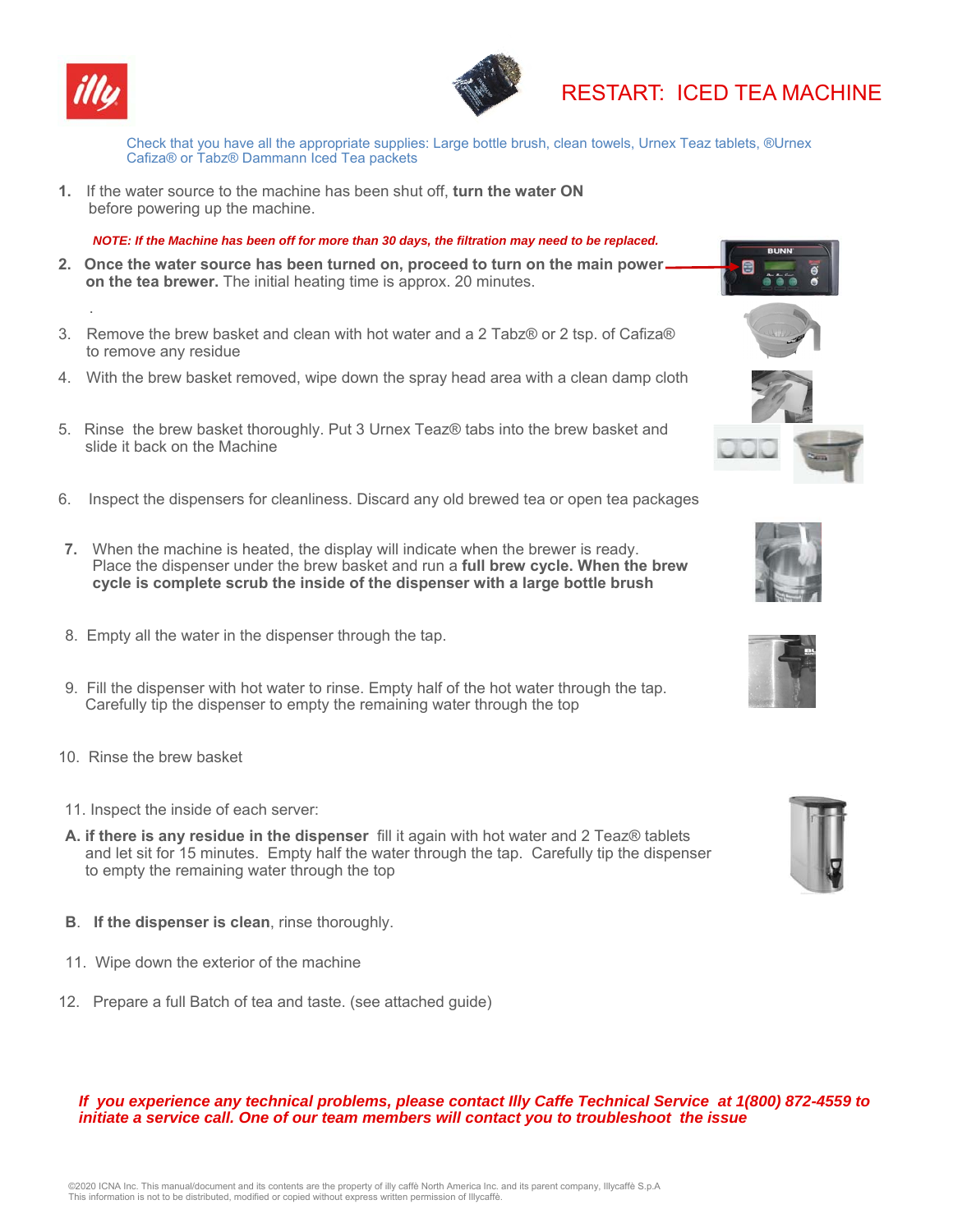## **DAMMANN** FRÈRES

# **ICED TEA STANDARDS**

- C Iced tea preparation was developed in America.
- $\Box$  A well brewed iced tea should be well balanced. brisk and smooth.
- **Q** Over astringent or bitter tea is over-brewed.
- $\blacksquare$  The color should be bright and clear.
- $\Box$  Cloudy tea is caused by an upset in ph balance. It can happen if it has not been diluted properly, the cold dilution was added too soon, brew was too hot, or if the tea used has high acidity.



### **PREPARATION**

- $\Box$  Pour contents of pre-portioned tea package into the paper filter in the brew basket and shake gently to even the surface.
- $\blacksquare$  Make sure the brewer is on and ready to brew. Press the desired brew switch.
- $\Box$  Do not dispense until the tea has completed dripping.
- $\blacksquare$  Always store paper filters properly in their original plastic sleeve or a structured closed container. This will keep the filters structural integrity and avoid absorption of odors.





### **REMINDERS**

- Iced tea should be made in small frequent batches.
- $\Box$  Store filters properly. keep in original plastic sleeve or or in an airtight container to maintain shape and protect from moisture and odors
- The container should be THOROUGHLY rinsed before each new batch of tea is brewed.
- **Never** add or mix fresh brewed tea with "old" tea.
- $\Box$  Tea should be held for no more than 6 hours.
- **Do not** keep brewed iced tea overnight.
- Discard unused portion and clean brewer and dispenser thoroughly daily.
- $\Box$  Bacteria can form in the tea and on the dispenser and brewer parts causing illness.